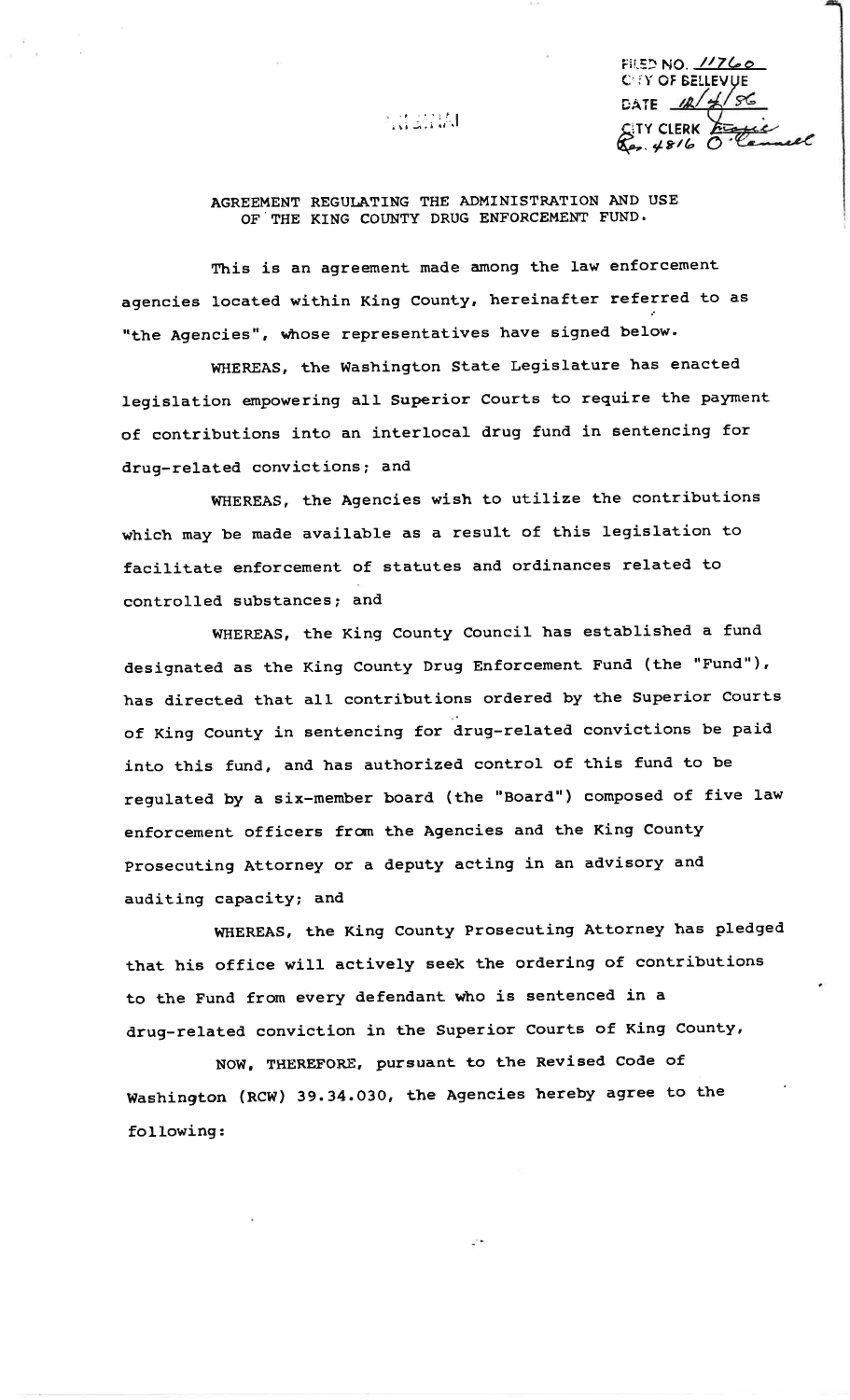1. ) The Fund shall be administered by a board of five (5) law enforcement officers, plus the King County Prosecuting Attorney or deputy who will act in an advisory and auditing capacity. To ensure equitable representation of every agency participating in the Fund, the Board members shall be:

(

a. ) one board member appointed by agreement among or vote of a majority of the police chiefs of Algona, Auburn, Black Diamond, Des Moines, Enumclaw, Kent, Normandy Park, PacifiC, POrt of seattle, Renton, and Tukwila;

€

- b. ) one board member appointed by agreement among or vote of a majority of the police chiefs of Bellevue, Bothell, Carnation, C1yde HiII, Duvall, Issaquah, Kirkland, Lake Forest Park, Medina, Mercer Island, Redmond, Skykomish, Snoqualmie, and University of Washington;
- c.) One board member appointed by the Sheriff-Director of the King County Police Department;
- d. ) one board member appointed by the chief of the Seattle Police Department;
- e. ) One board member appointed by the President of the King County Police Chiefs Association; and
- f.) The King County Prosecuting Attorney or a deputy serving in an advisory and auditing capacity.

Board members shall serve at the wiII of the Person or Persons who appointed the member. There shall not be more than one board member fron anY agency.

2.) The King County Prosecuting Attorney shall develop and advise the Board of guidelines as to the amount of

 $-2-$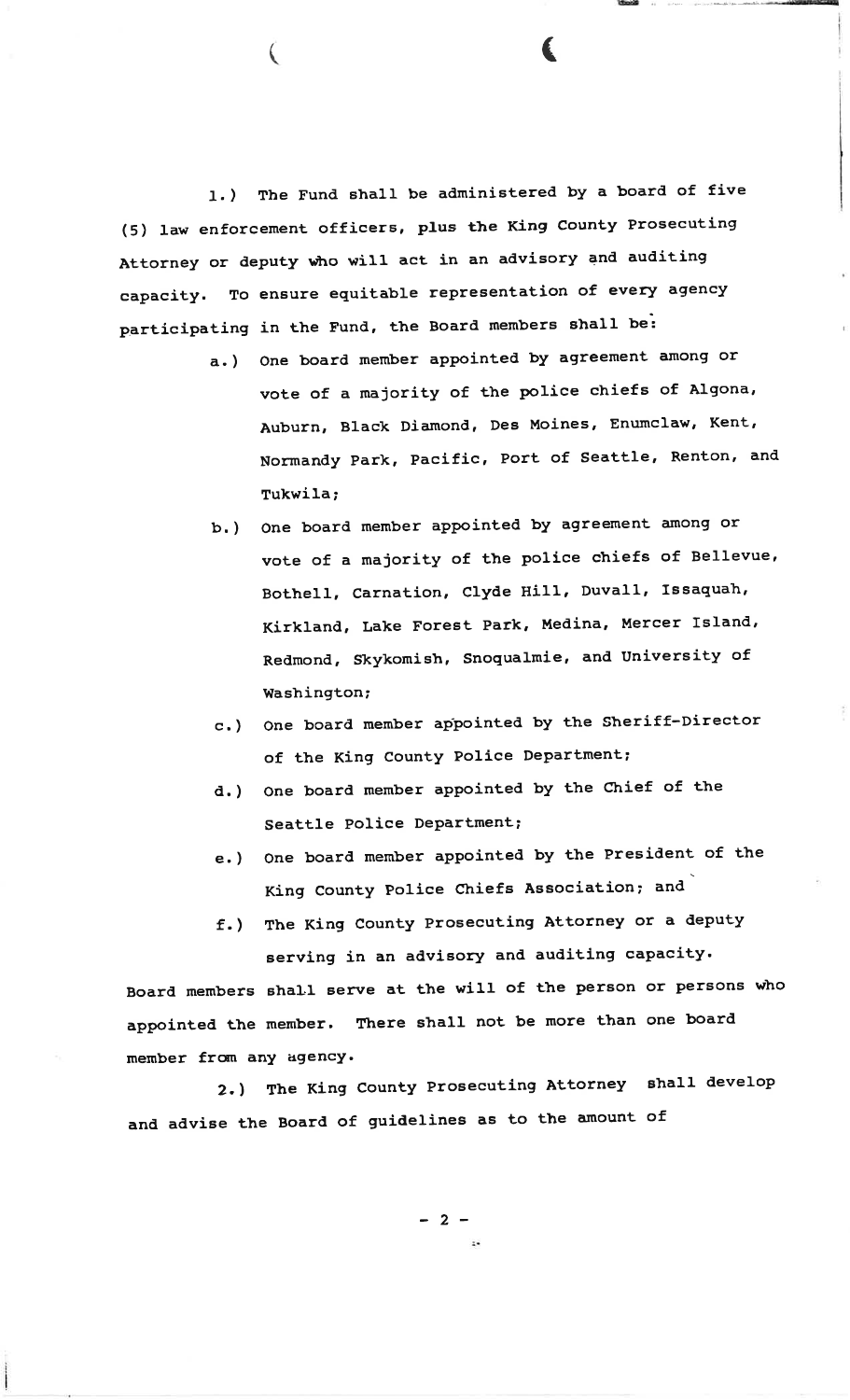contributions to the Fund that will be sought in various categories of drug-related cases.

3.) The Fund shall be utilized only to aid in significant narcotics investigations. Each agency that becomes a party to this agreement shall have access to the Fund. Funds requested by an agency shall be disbursed according to applicable law, King County ordinance 7796 ..............., and adopted policies and by-laws, as all may now exist or may hereafter be amended, following approval for the disbursement by any three law enforcement representatives on the Board. Standard request and accounting forms will be provided to ensure that the Fund is lawfully maintained as authorized by the King County Council and to facilitate auditing. Written by-laws of the Board and goals and objectives and priorities of the Fund shall be developed and adopted by the Board members in consultation with representatives of each agency and presented to the King County Executive for review. By-laws shall provide for return to the Fund of monies not actually expended by a receiving agency.

4.) The Fund shall acquire no funds other than contributions ordered as a condition of probation or suspended sentences or as part of a sentence in King County Superior Courts and income earned by the Fund. The Fund will not affect the seizure and forfeiture of assets by each individual agency. The Fund will not affect any contributions ordered as a condition of probation or suspended sentences in any district or municipal courts located in King County.

5.) Each Agency which is a party to this agreement agrees to cooperate in good faith in the use of the Fund. Any disputes which cannot be resolved by the law enforcement

 $-3 -$